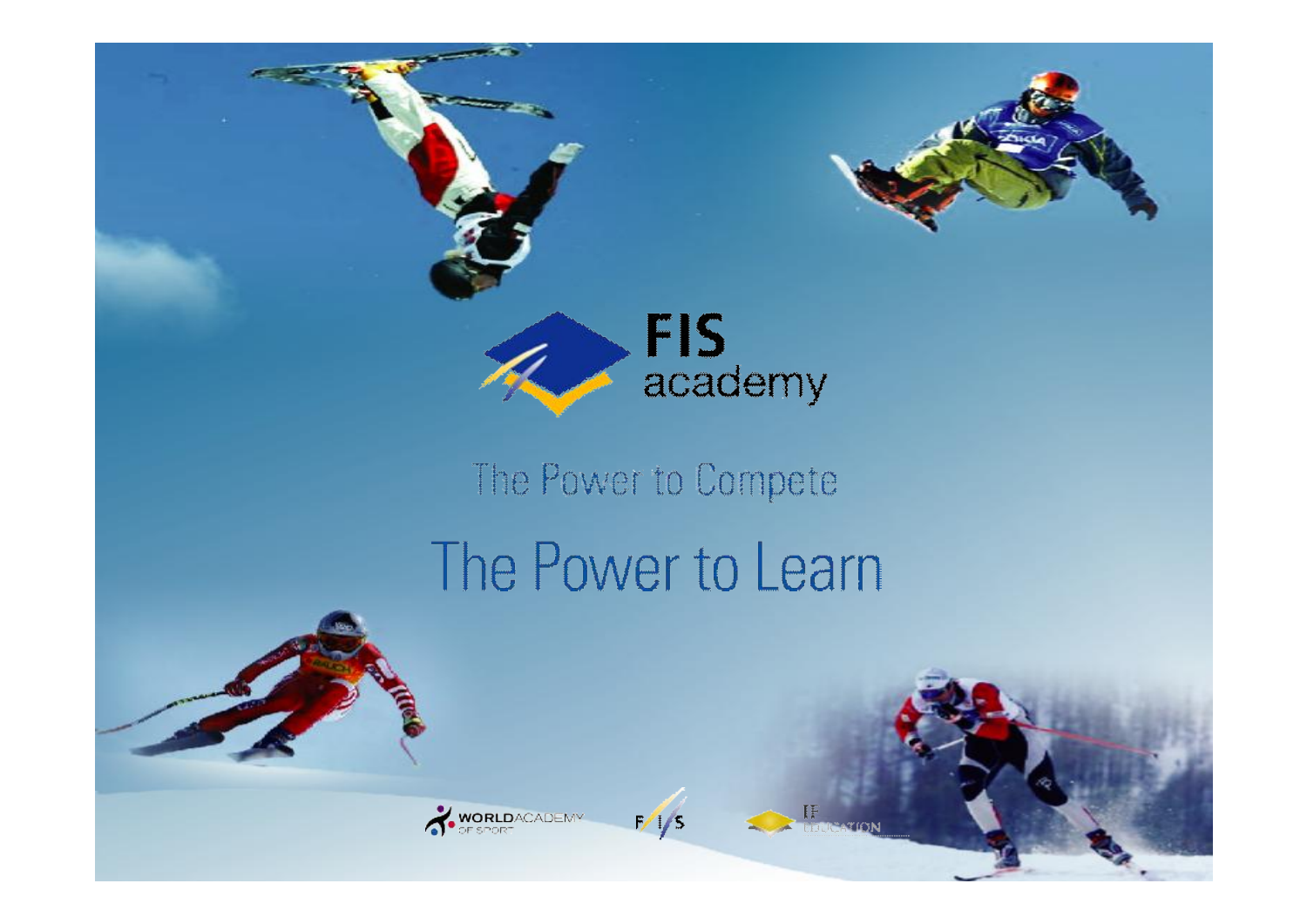- Introducing the FIS Academy and the World Academy of Sport
- High Level Sport and **Education** 
	- Background Research
	- Current Solutions
- **Overview of Presentation** • FIS Academy
	- Athlete Certificate
	- IBO Programme
	- Open University
	- Career Transition
	- Other Programme Offerings from the Academy

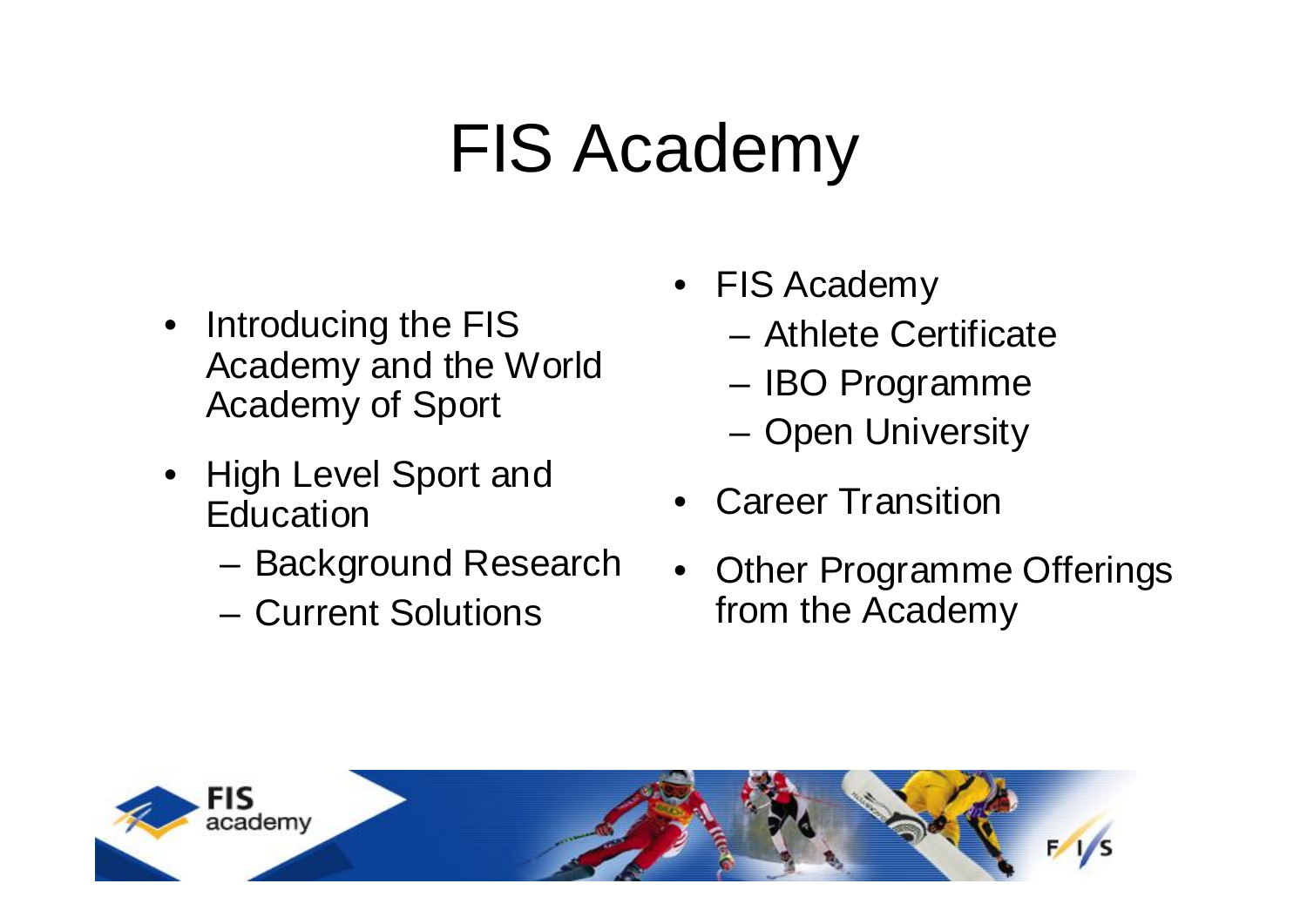#### Introducing the FIS Academy and the World Academy of Sport

FIS Academy develops and delivers worldwide:

- Best practice academic programs
- Quality Education for Winter Sport:
	- Athletes
	- Administrators
	- Event committees



- Links education and learning to the winter sport industry
	- Tailored education programs
- Creates career pathways for athletes after competition

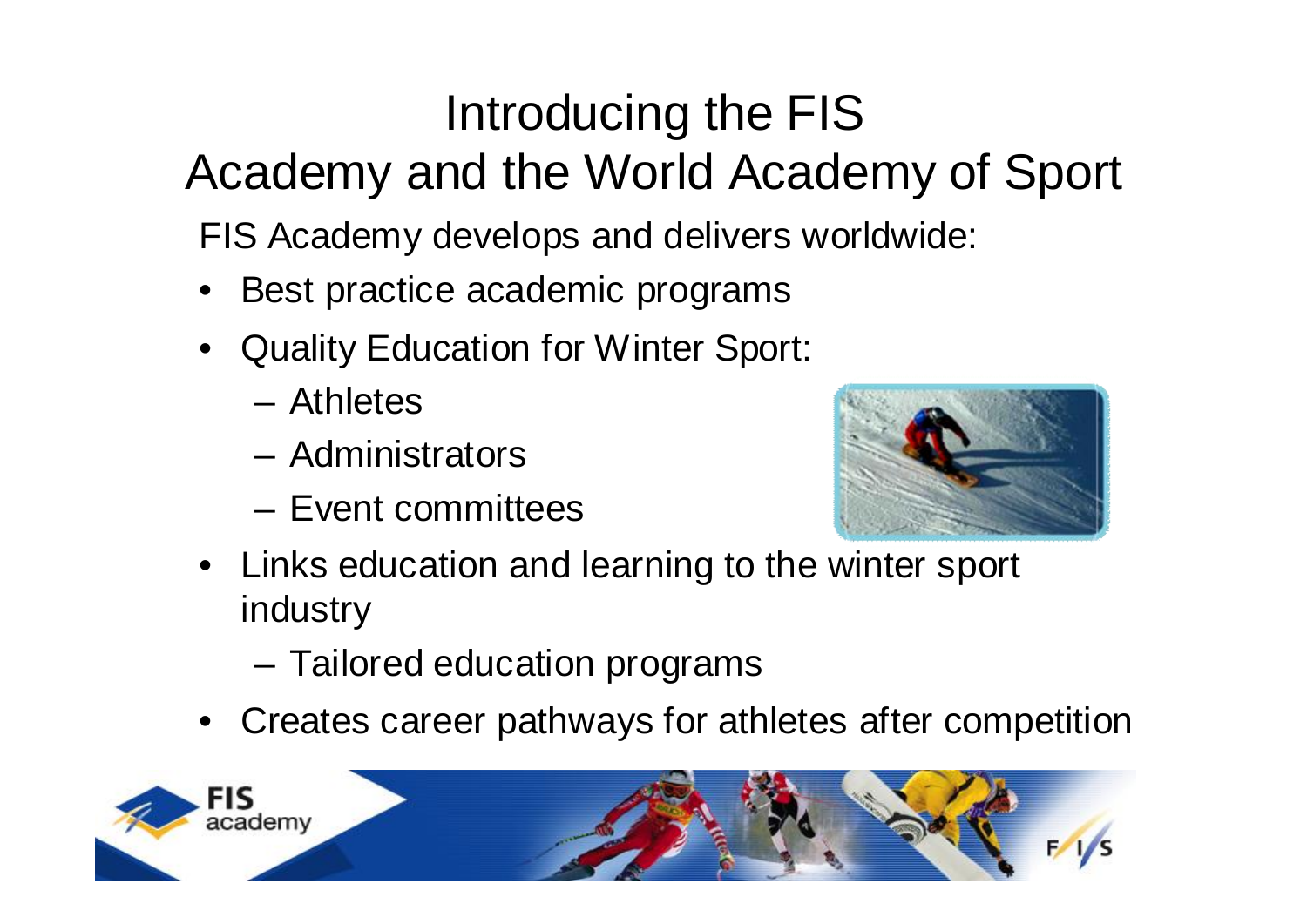## FIS Academy and the World Academy of Sport



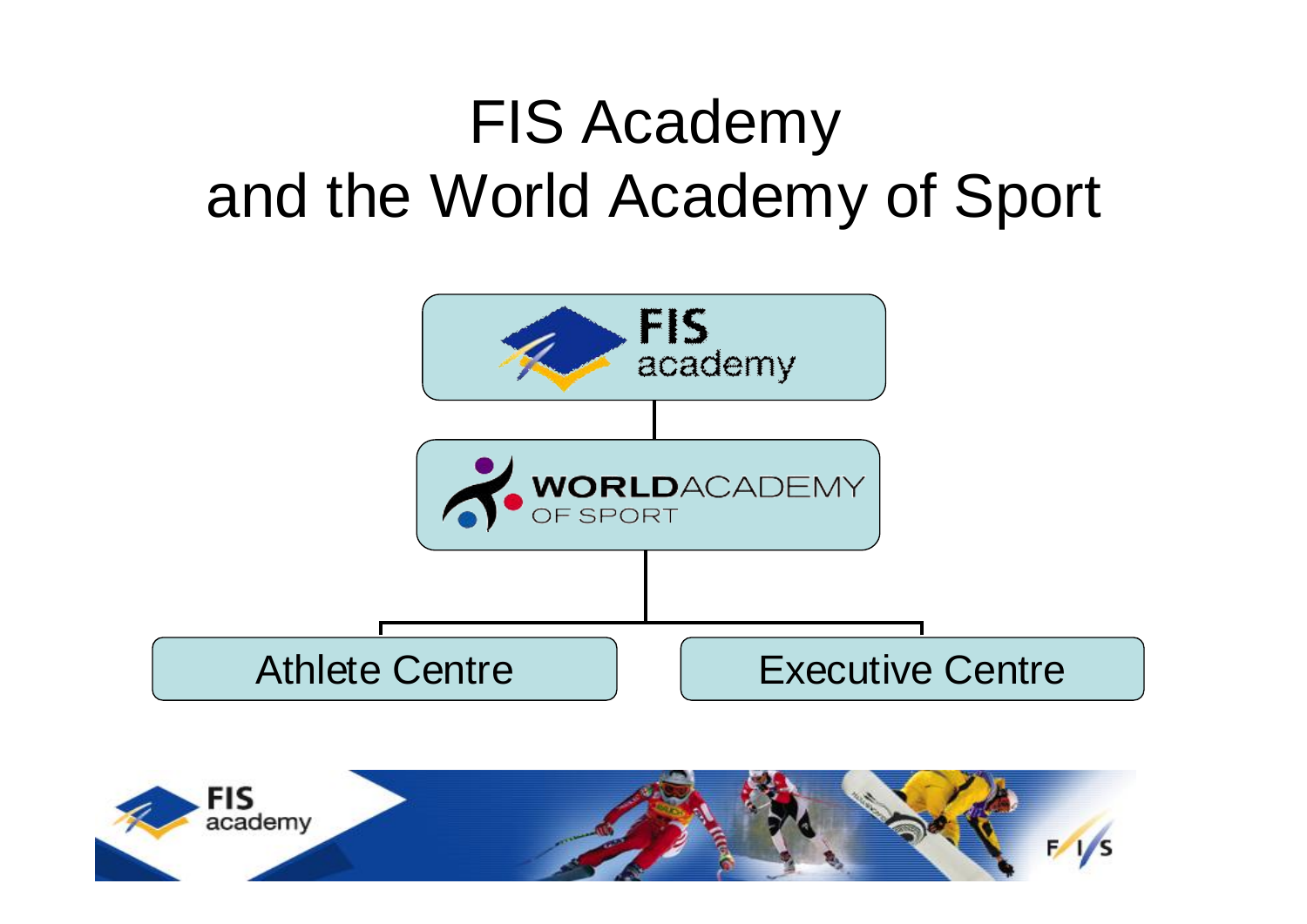## High Level Sport and Education Background Research

- In 2004, The European Commission undertook a research report in partnership with PMP and the Institute of Sport and Leisure Policy at Loughborough University
	- Looked at the current situation regarding elite young sportspersons in Europe
	- Study across all 25 European Union Member States
	- Structured interviews and discussions in UK, France, Germany and Poland

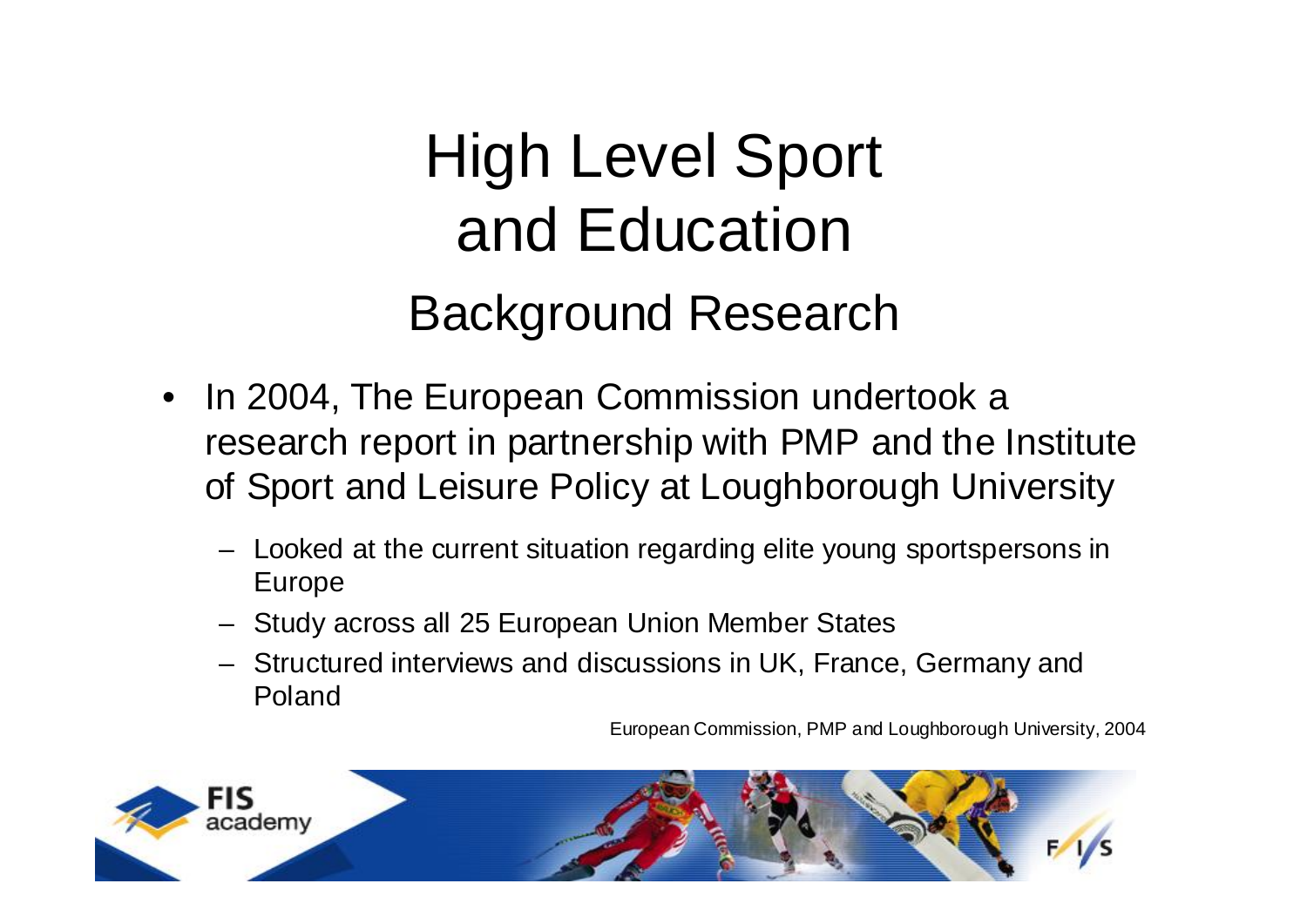## High Level Sport and Education

Background Research

- Over 90% of Member States offer some degree of support to young elite athletes
- 60% of Member States have specialised sport schools usually providing for both general and elite sportspersons
- General provision includes special sports classes
	- e.g. Belgium, Czech Republic, Denmark, Estonia, Finland, Slovenia
- Elite provision covers:
	- sports boarding schools e.g. Germany, Lithuania, Poland
	- Sports orientated schools e.g. Austria, France, Hungary, Italy, Slovakia, Sweden, The Netherlands, and the UK.

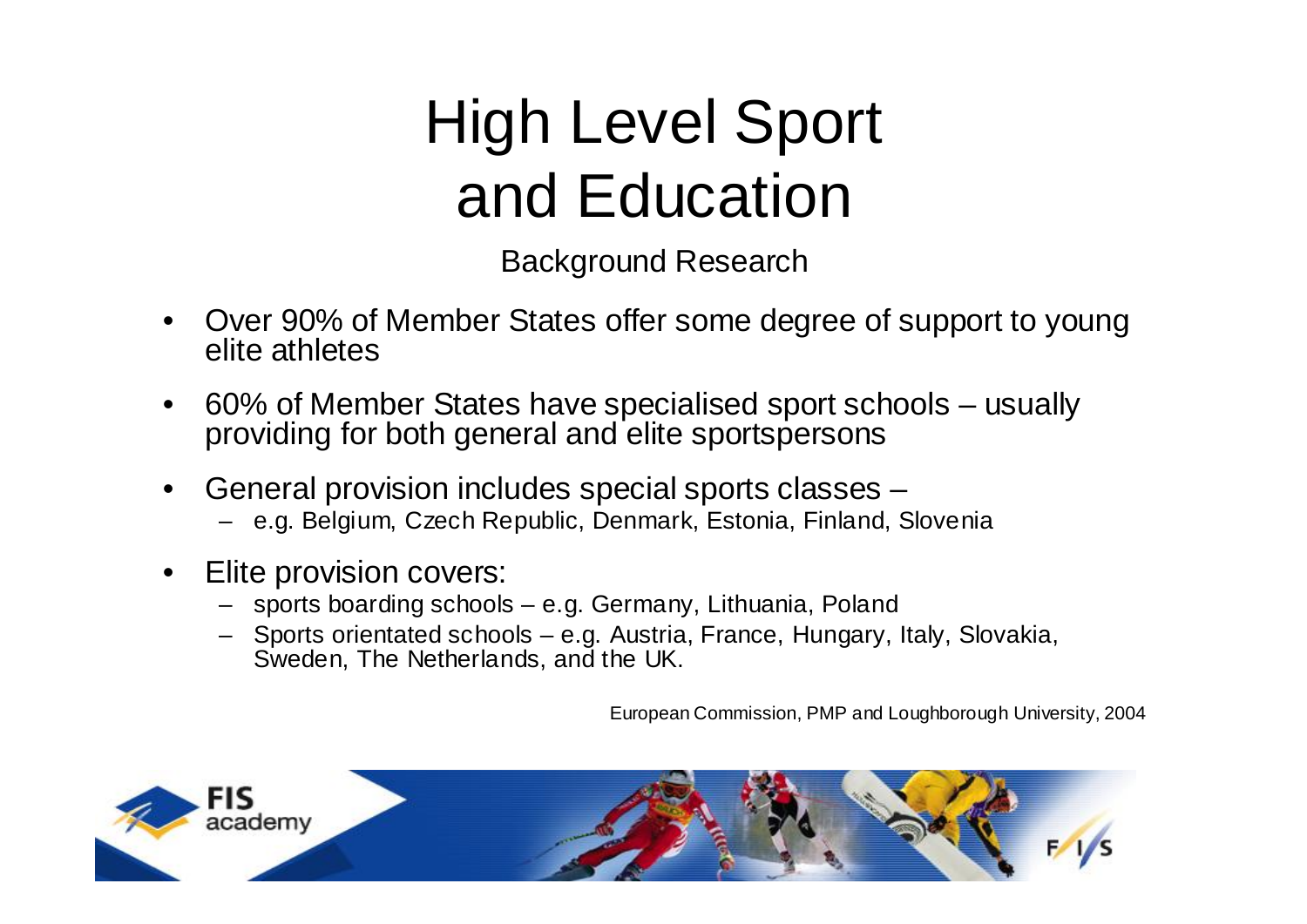## Issues with Compulsory Education in Sport:

– Need for flexibility

#### – Critical mass of athletes

#### – Maintaining standards

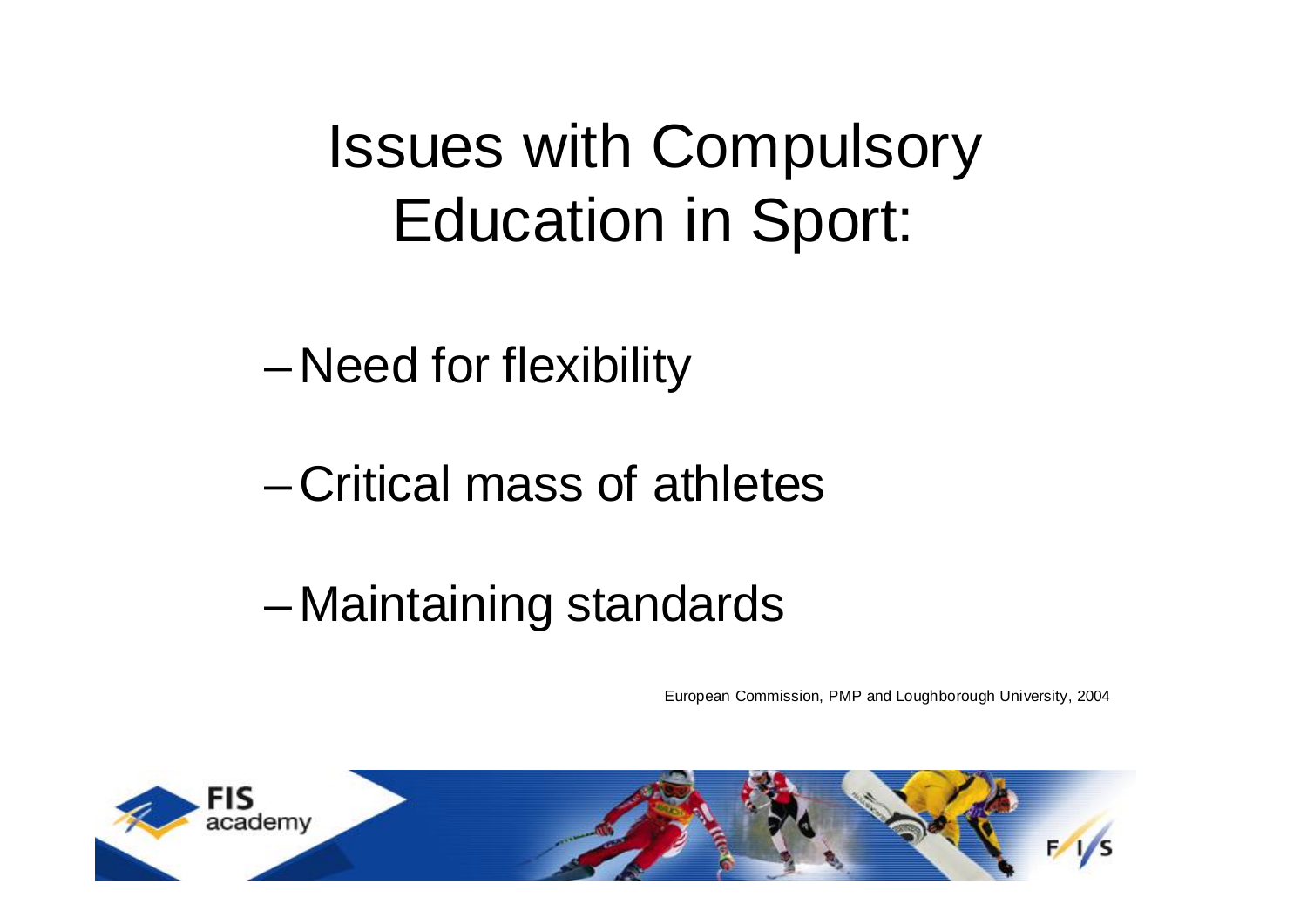## High Level Sport and Education

#### Current Solutions



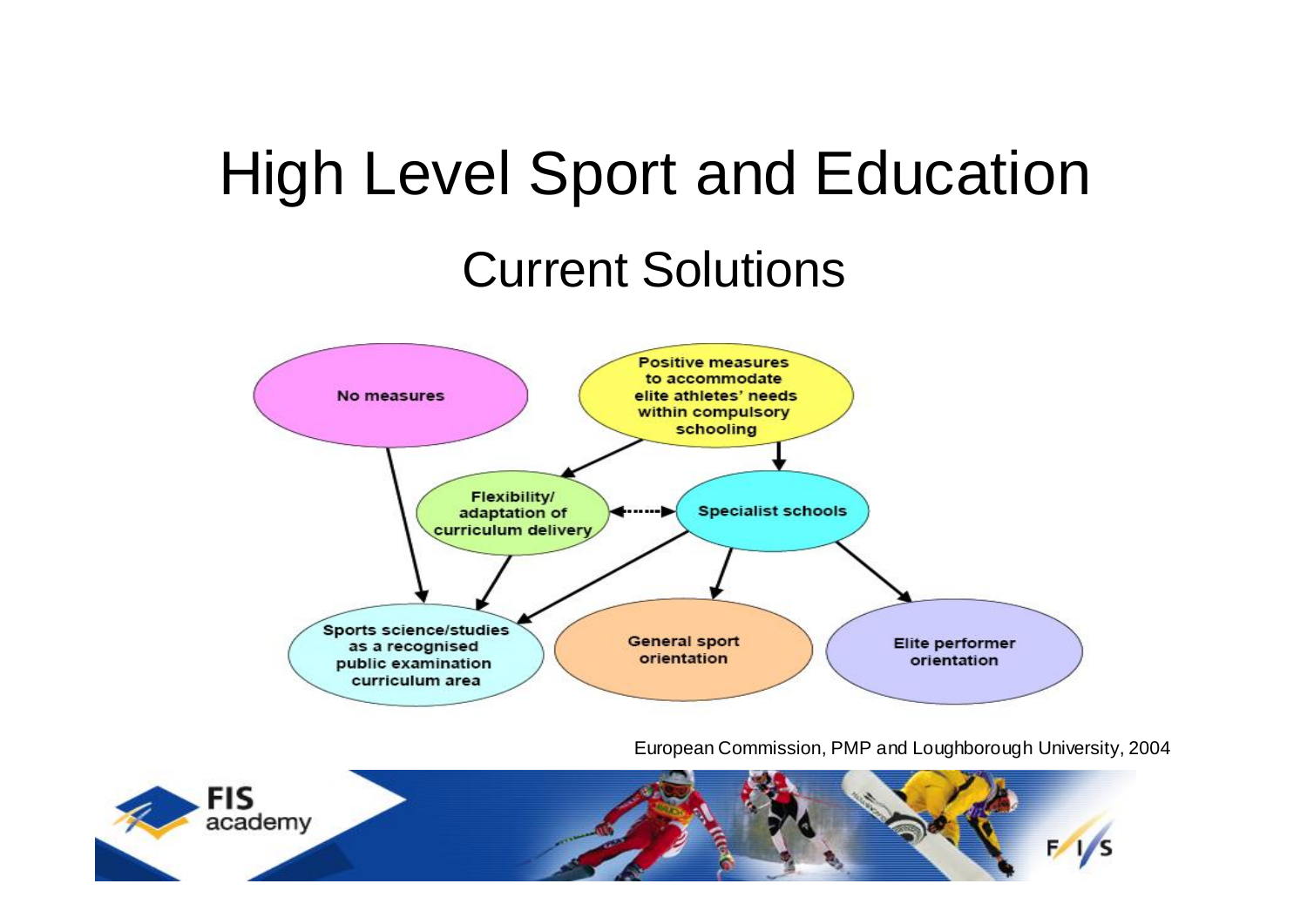## High Level Sport and Education

The World Academy of Sport carried out Independent Research

TASS (Talented Athlete Scholarship Scheme) Analysis

- One on one interviews with student athletes and parents
- Total 10 athletes and 10 parents of different athletes were interviewed
- Average athlete age of 15 years
- UK based, world class athletes

IF Education TASS Report

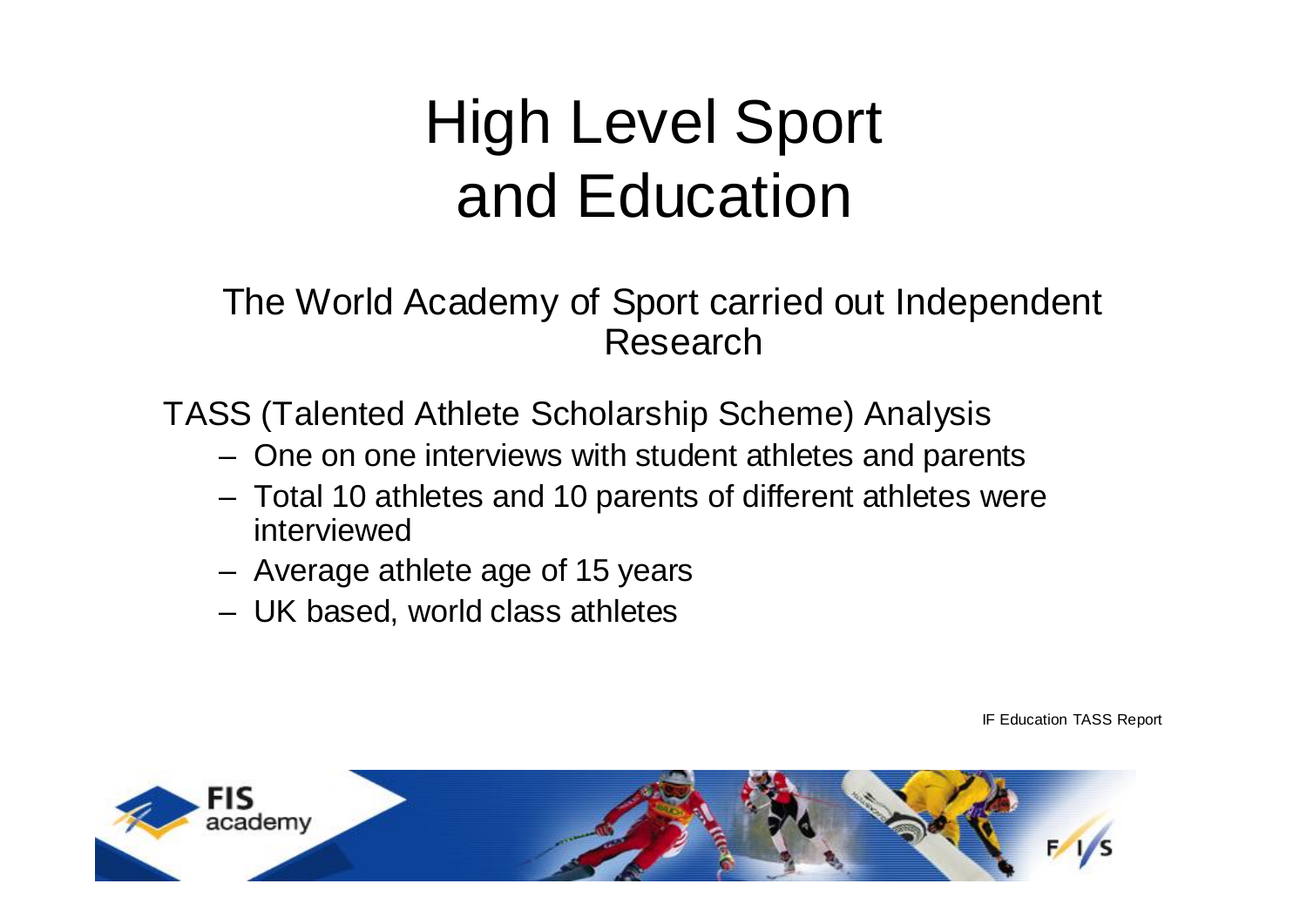

- World-class athletes understand the value of education, but are willing to defer higher education in order to commit full-time to competition and training.
- History dictates that the number of athletes returning to complete higher education is low – many athletes struggle with job security and career progression after their sports careers are over
- Current negatives of existing academic options include lack of flexibility due to travel schedules and time-consuming nature especially at later stages of compulsory study

IF Education TASS Report

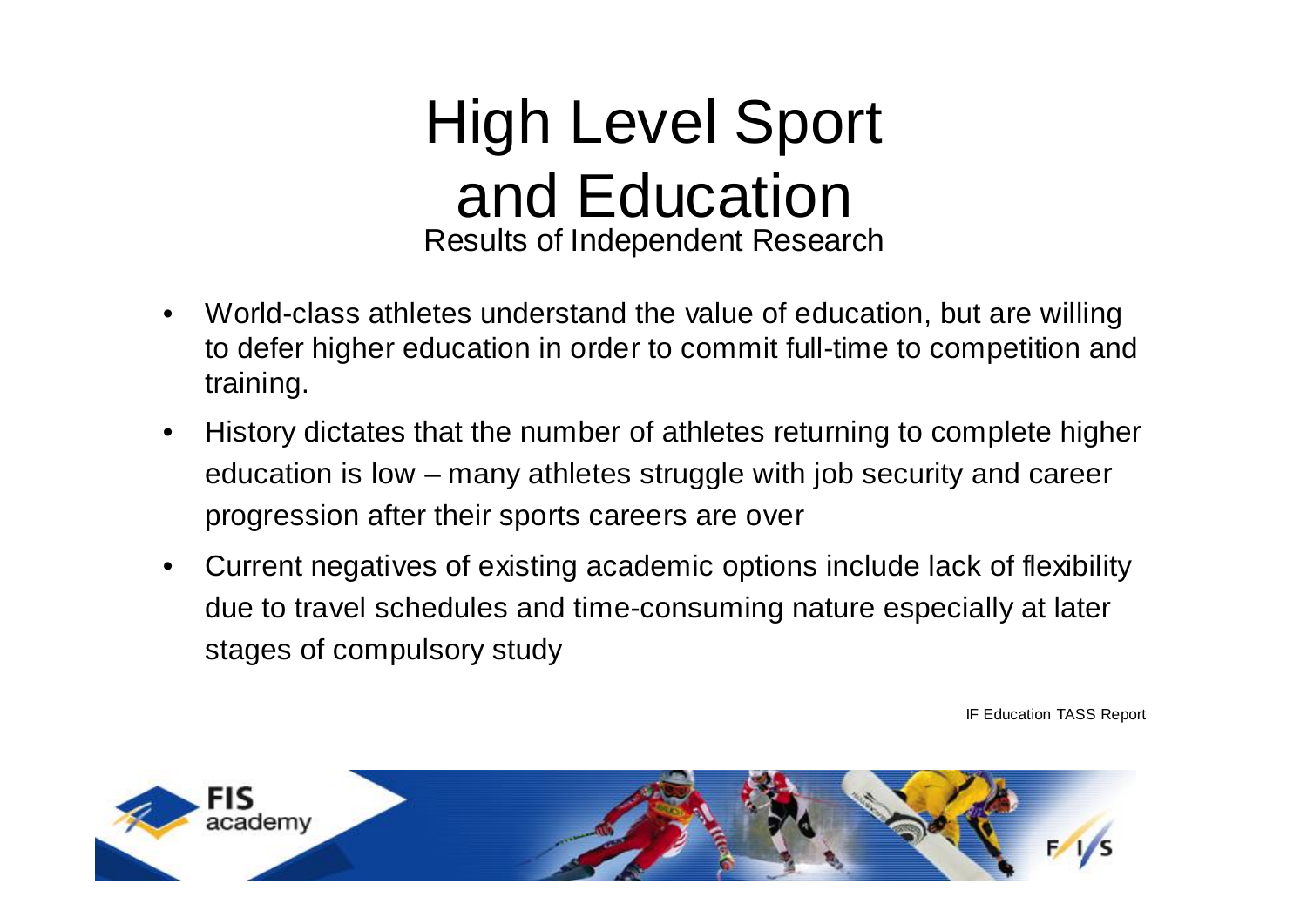

sport, i.e. a "gold medal performance"

IF Education TASS Report



training.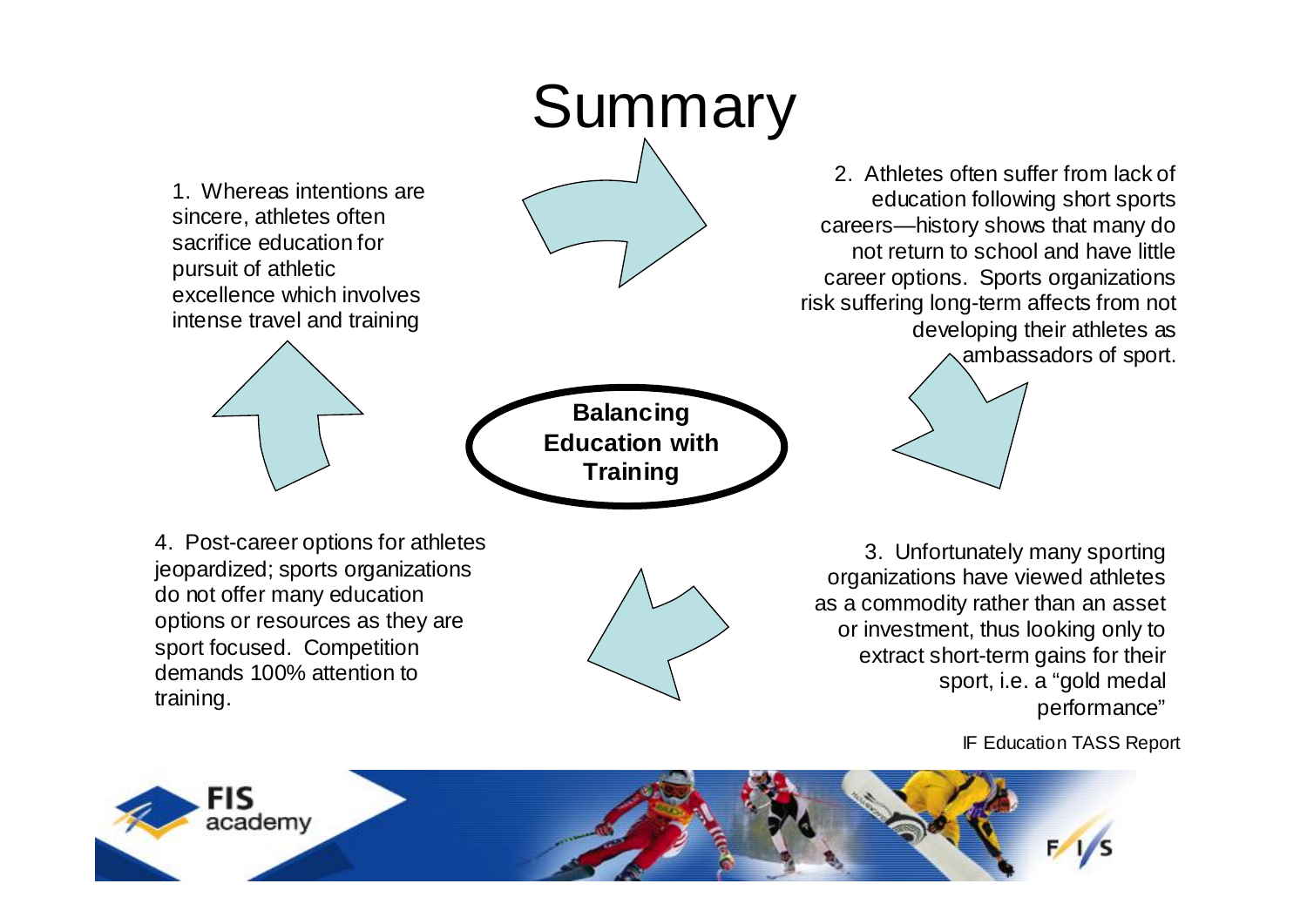

- Promoting education as an investment in the sustainability in sport
- Offering a flexible solution that enables athletes to comfortably fulfil both their academic and training requirements
- Providing athletes with the opportunity and confidence to control their own destiny during and after their sporting career
- Links with globally recognised curriculum
- Vision lead by Gian Franco Kasper & Sarah Lewis
- Other IFs now partnering World Academy of Sport UCI, IFNA

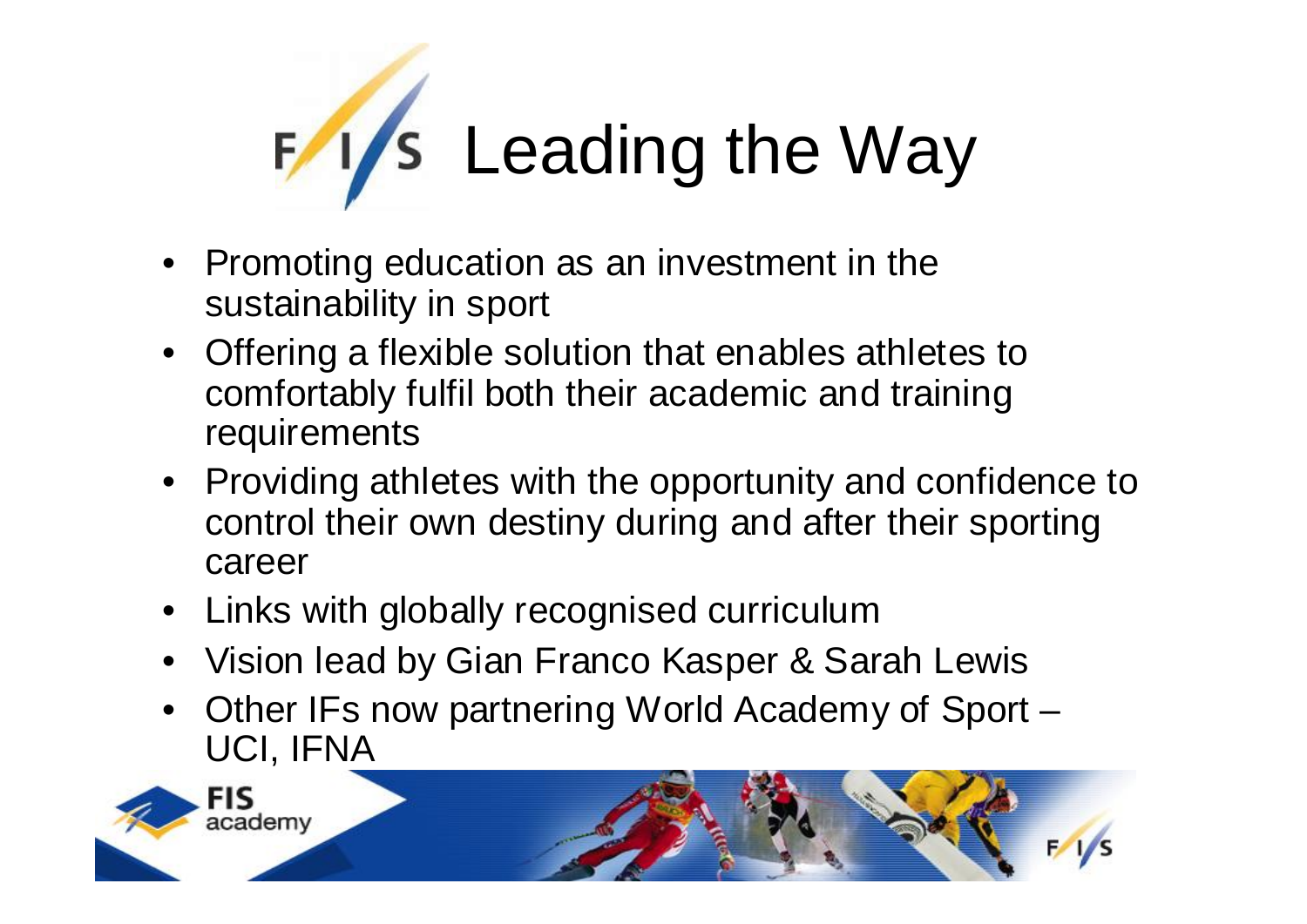## FIS Academy's Solution

#### Education Model



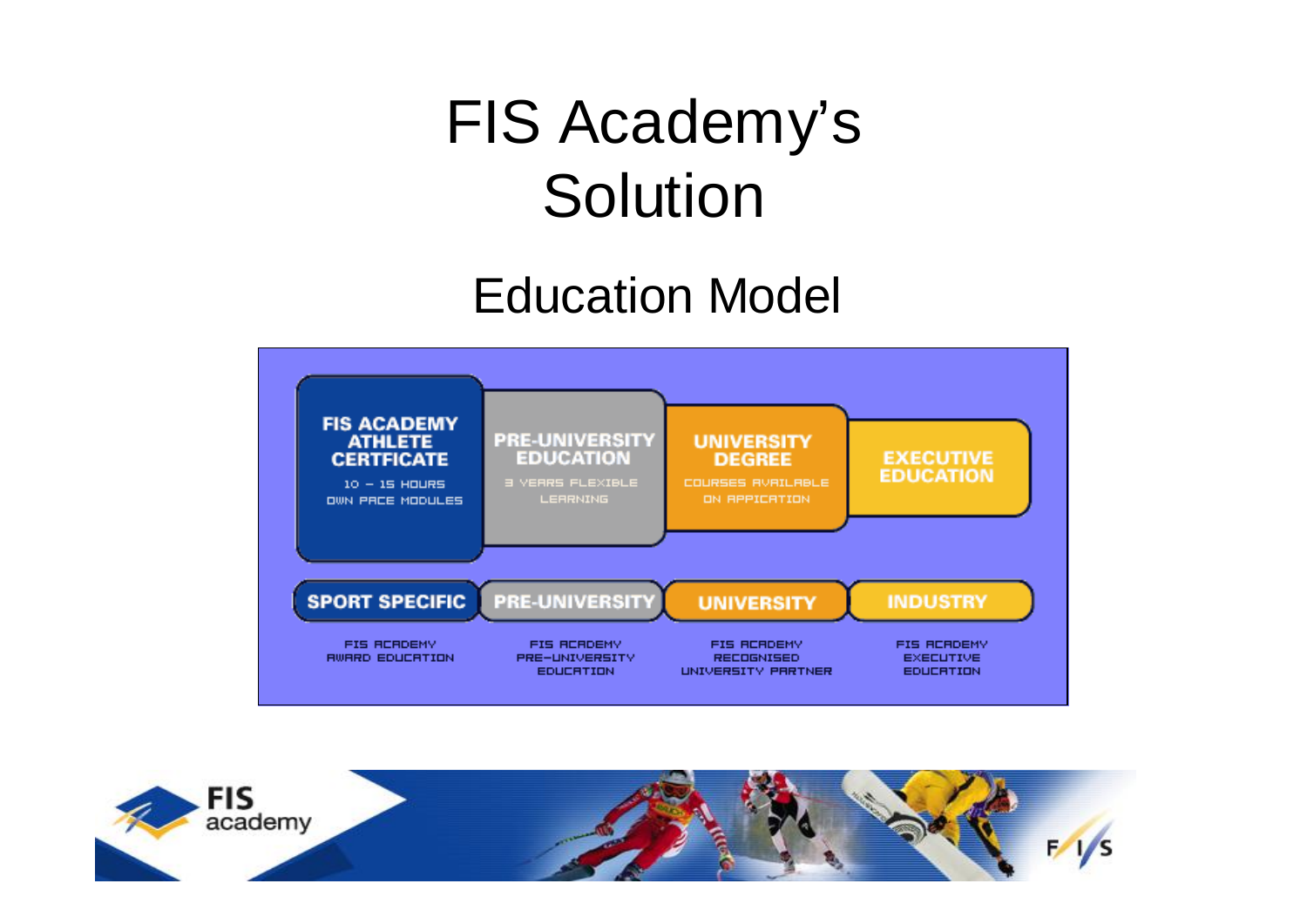#### Athlete Certificate

- On-Line and CD-Rom
- 10-15 hours learning



• Athletes study at their own speed, without disruption to training or competition

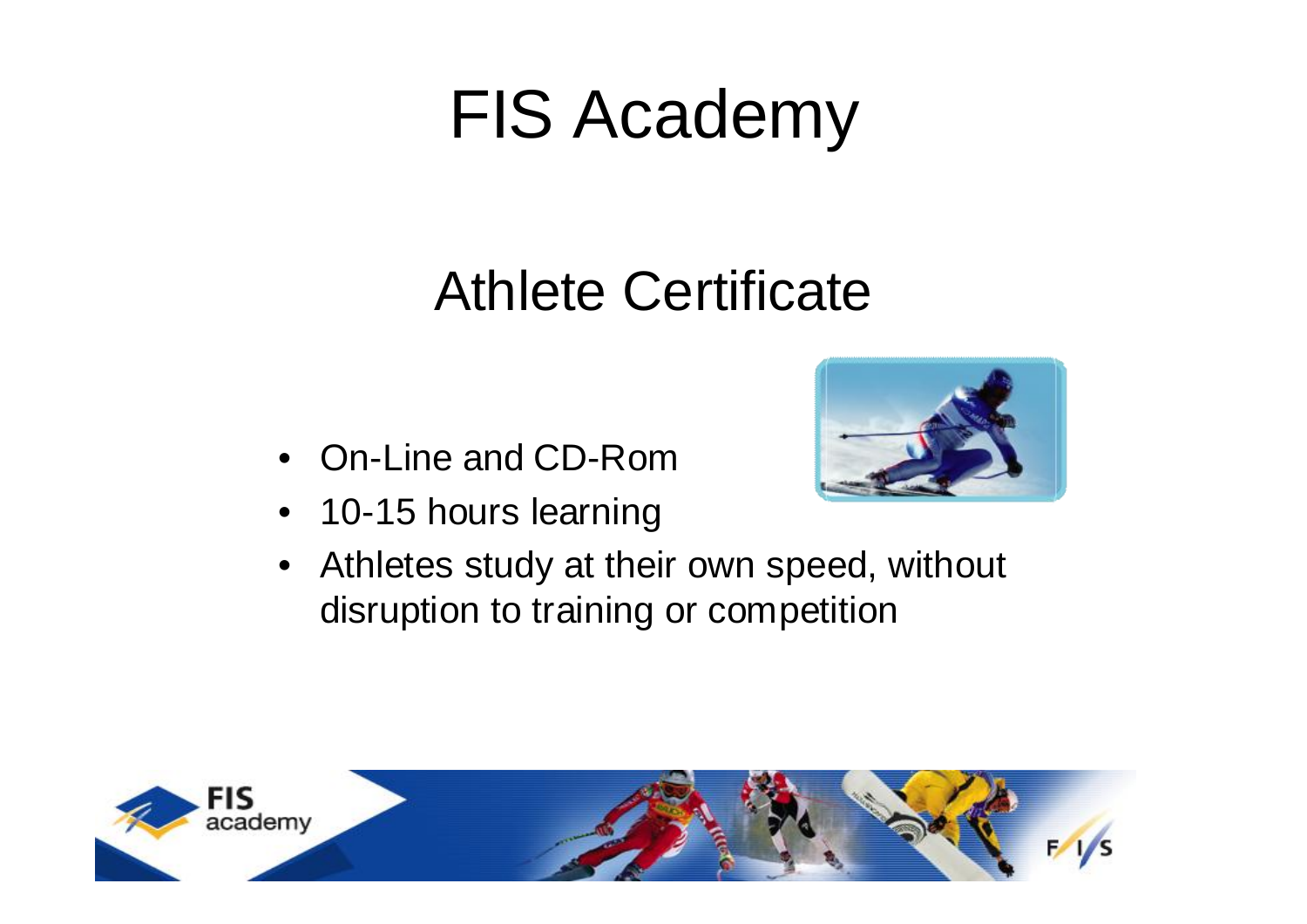# FIS Academy Athlete Certificate

- International Competition / Competition Requirements
- Health and Wellbeing
- Doping, Drugs and Sport Overview
- The Competitive Approach
- Winter Sport and the Environment
- Personal Management
- **Olympism**
- Life After Competition

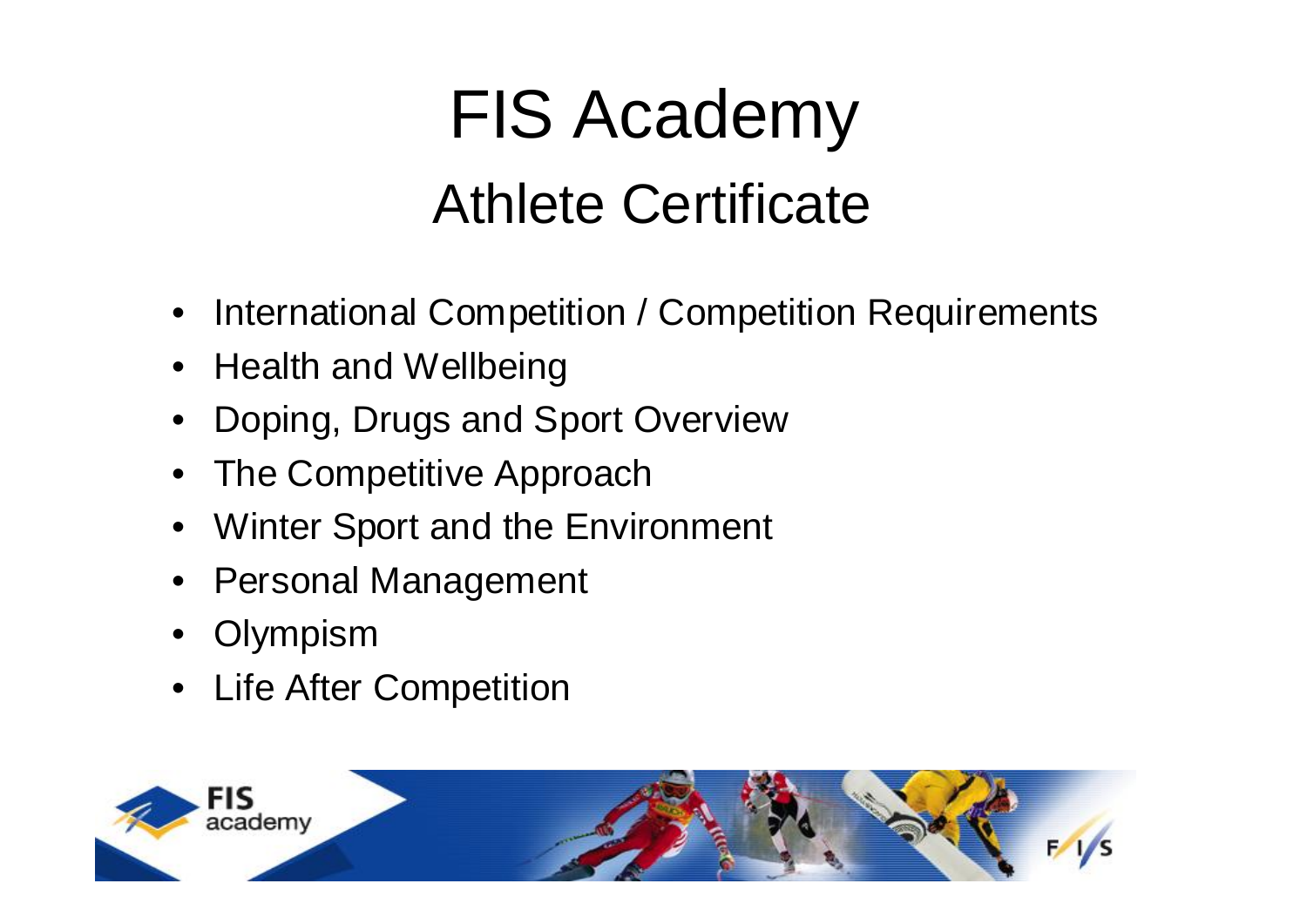## FIS Academy Athlete Certificate

Module Makeup

- Introduction
- Educational information
- Review Quizzes
- Resource Kit
- 'Buddy'



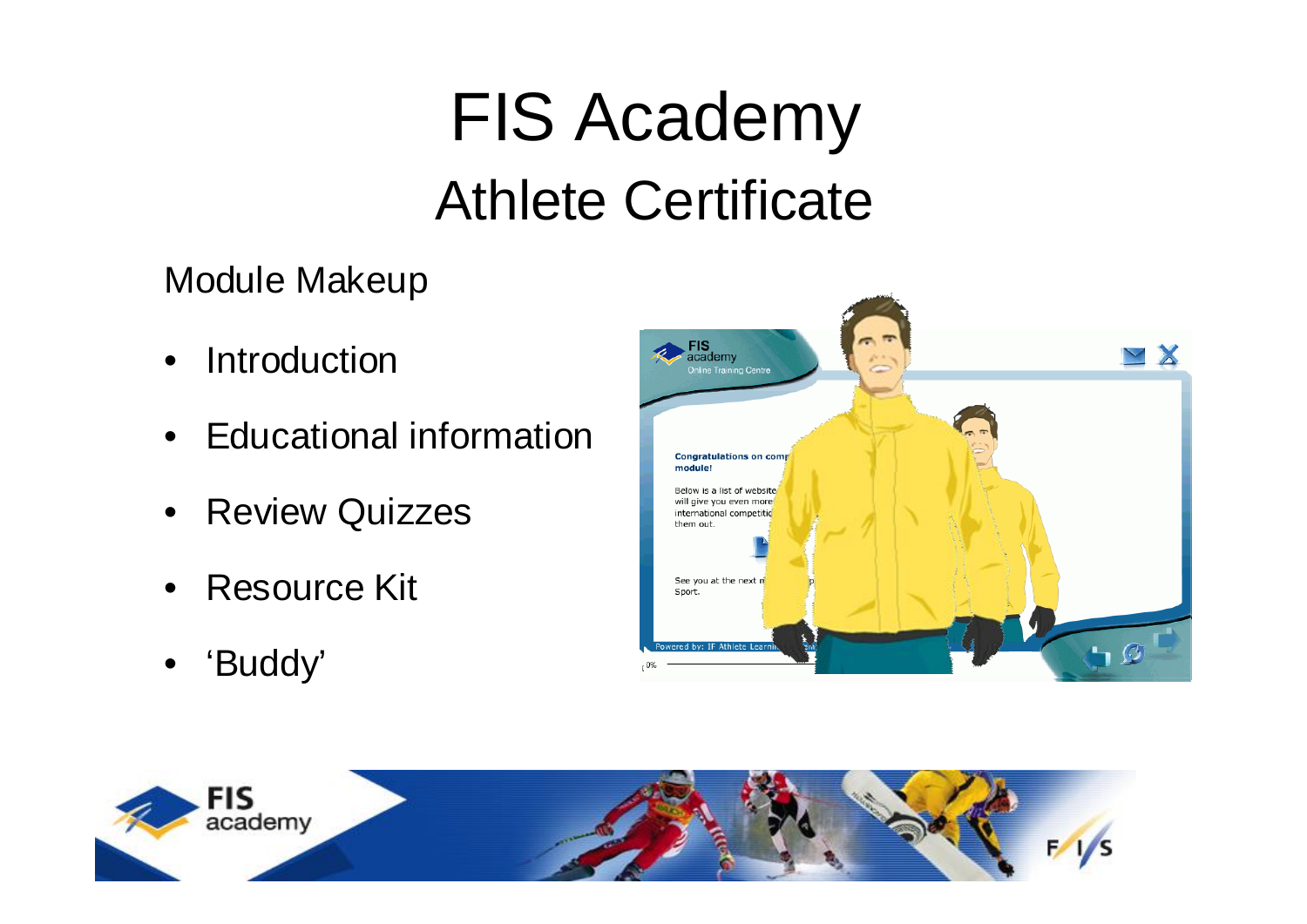#### International Baccalaureate Organisation

- Delivering educational modules to athletes at middle and preuniversity entrance level
- Qualification is widely recognized by the world's leading universities.
- Where is the IBO offered?
	- 124 countries
	- 1,888 schools/colleges
- What does the IBO do differently
	- Approach
		- Mission driven not for profit
		- Highest quality education, setting global standards
			- 6 out of 10, 39 out of 100
			- 624 out of 10,000



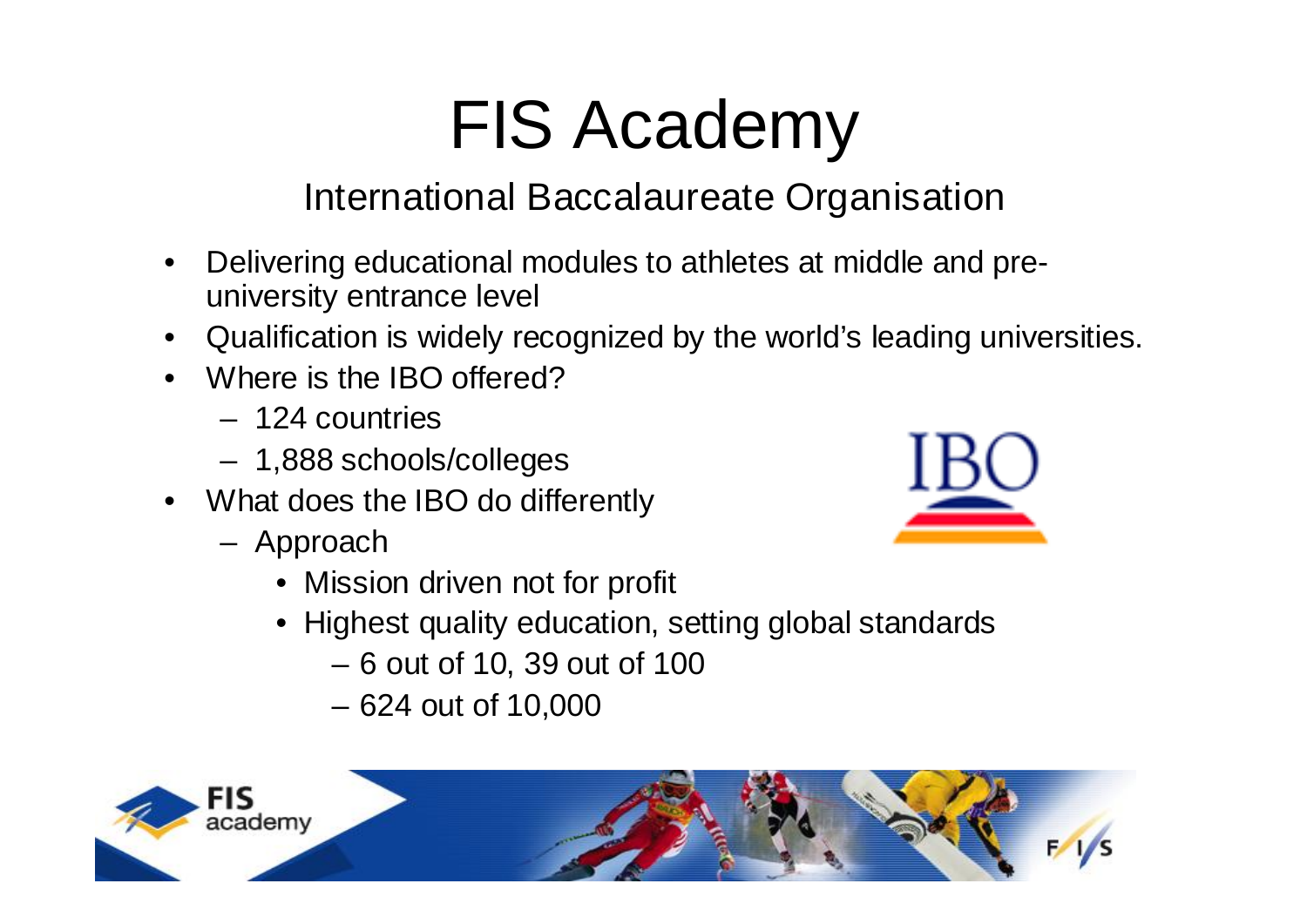# FIS Academy IB Diploma

- Delivered in a virtual capacity CD-Rom and Online
- Diploma is highly flexible and is studied over a three year period (instead of the usual two) to allow athletes to combine education, competition and training
- Athletes will enter the World Academy of Sport Athlete Community, providing them with digital support structures
- Coaches will be provided with e-facility learning skills

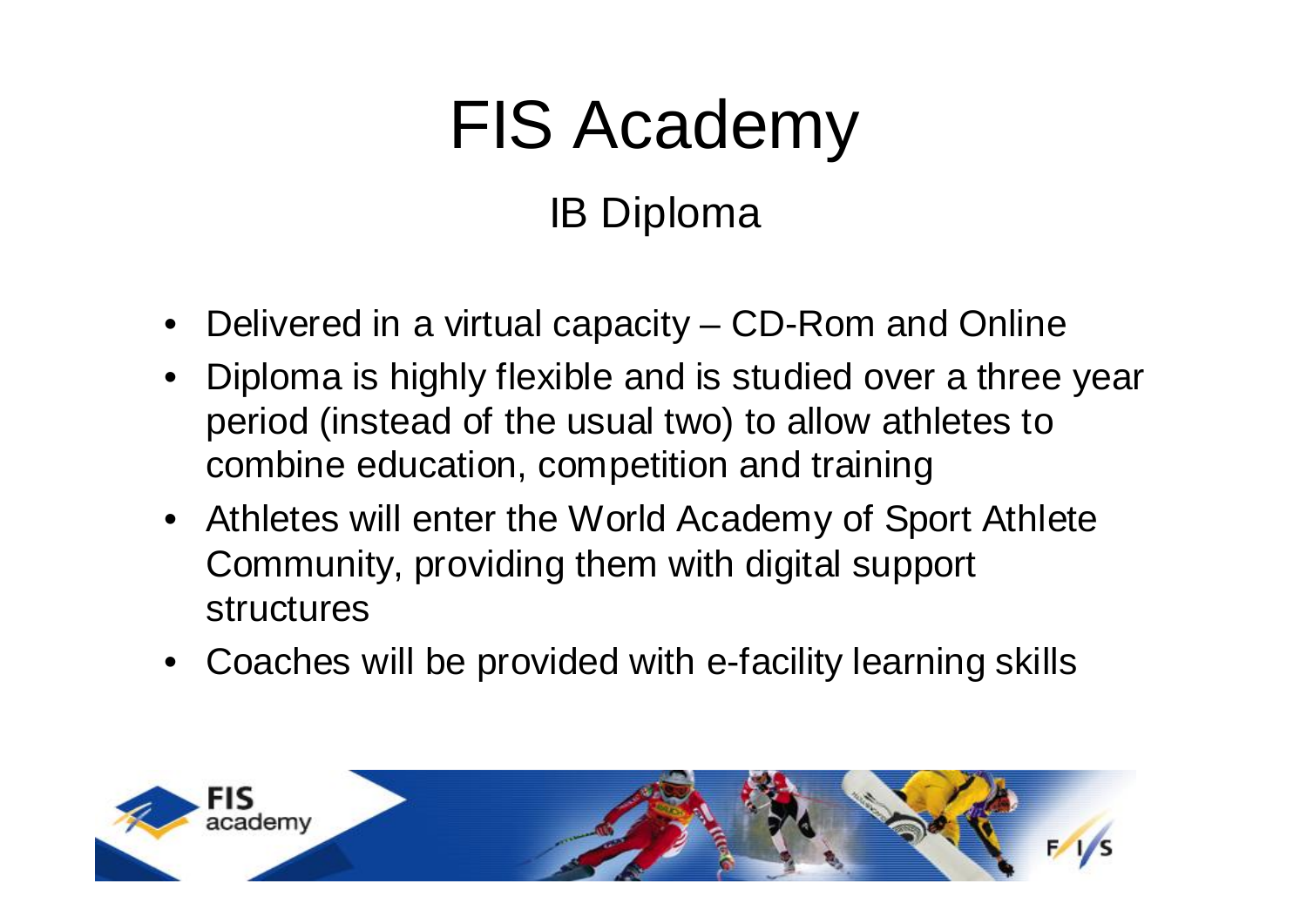## The Open University

- The Open University is the United Kingdom's only university dedicated to distance learning.
- 150,000 Undergraduate students
- More than 30,000 Postgraduate students
- Nearly all students are studying part-time
- More than 25,000 students live outside the UK

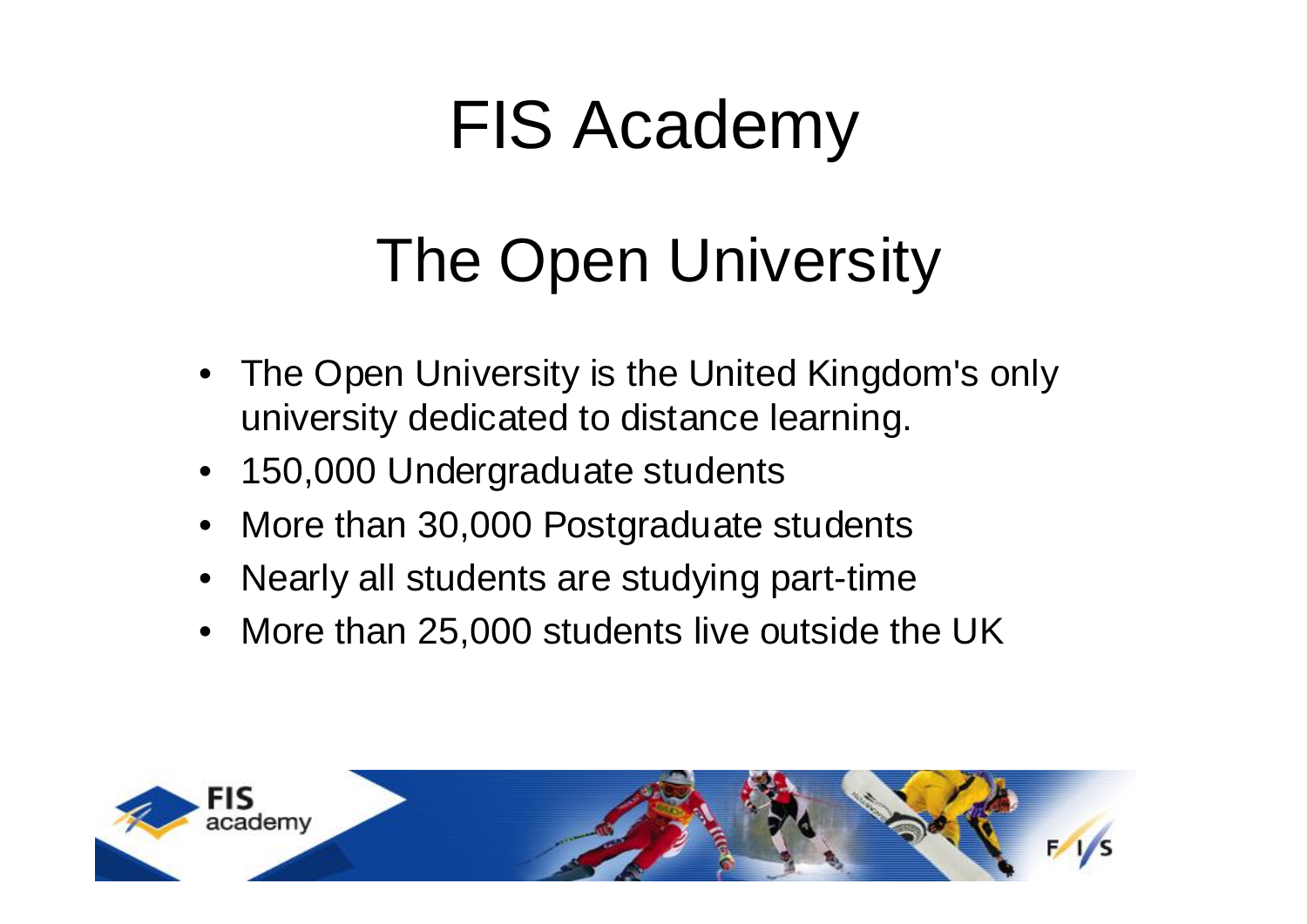#### Open University

- Ranked among the top UK universities for the quality of its teaching
- Students learn in their own time, but have the constant support of a tutor
- The University offers courses in 12 subject areas such as business and management, health and social studies, psychology, computing and law

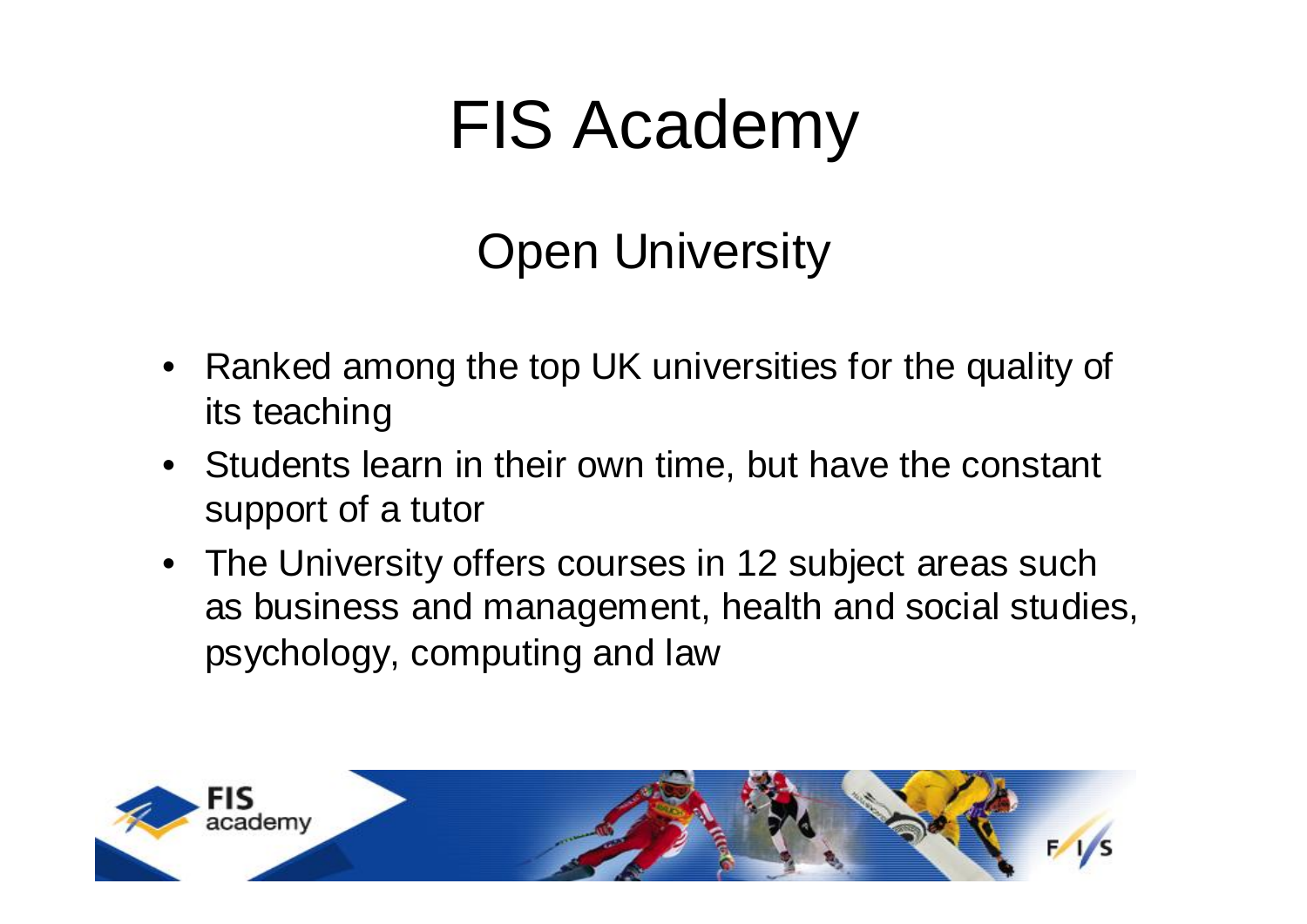## Career Transition

- Empowering athletes for successful post competition careers
- Private career transition programmes or tailored group programmes

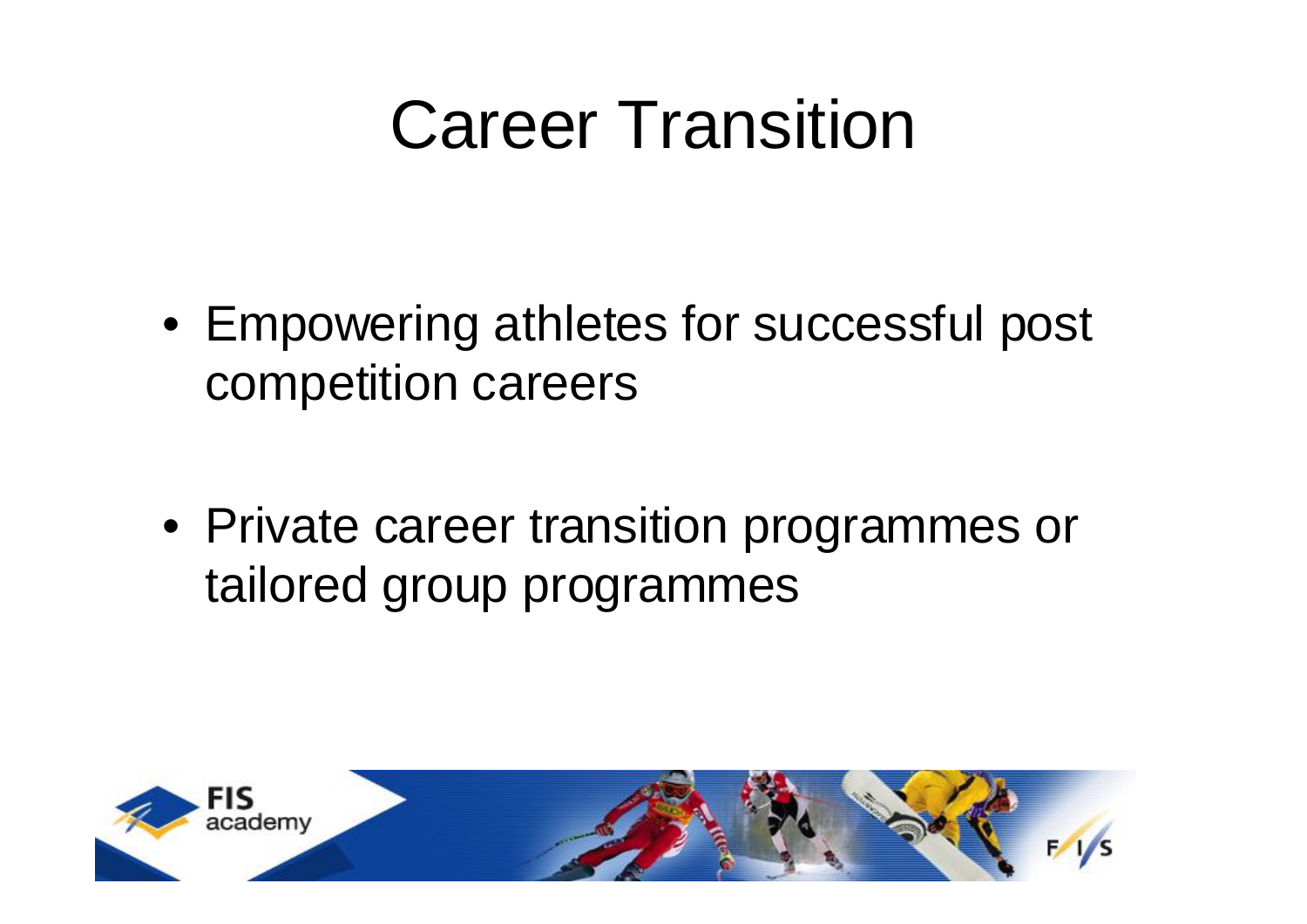#### Other Programmes for administrators and coaches